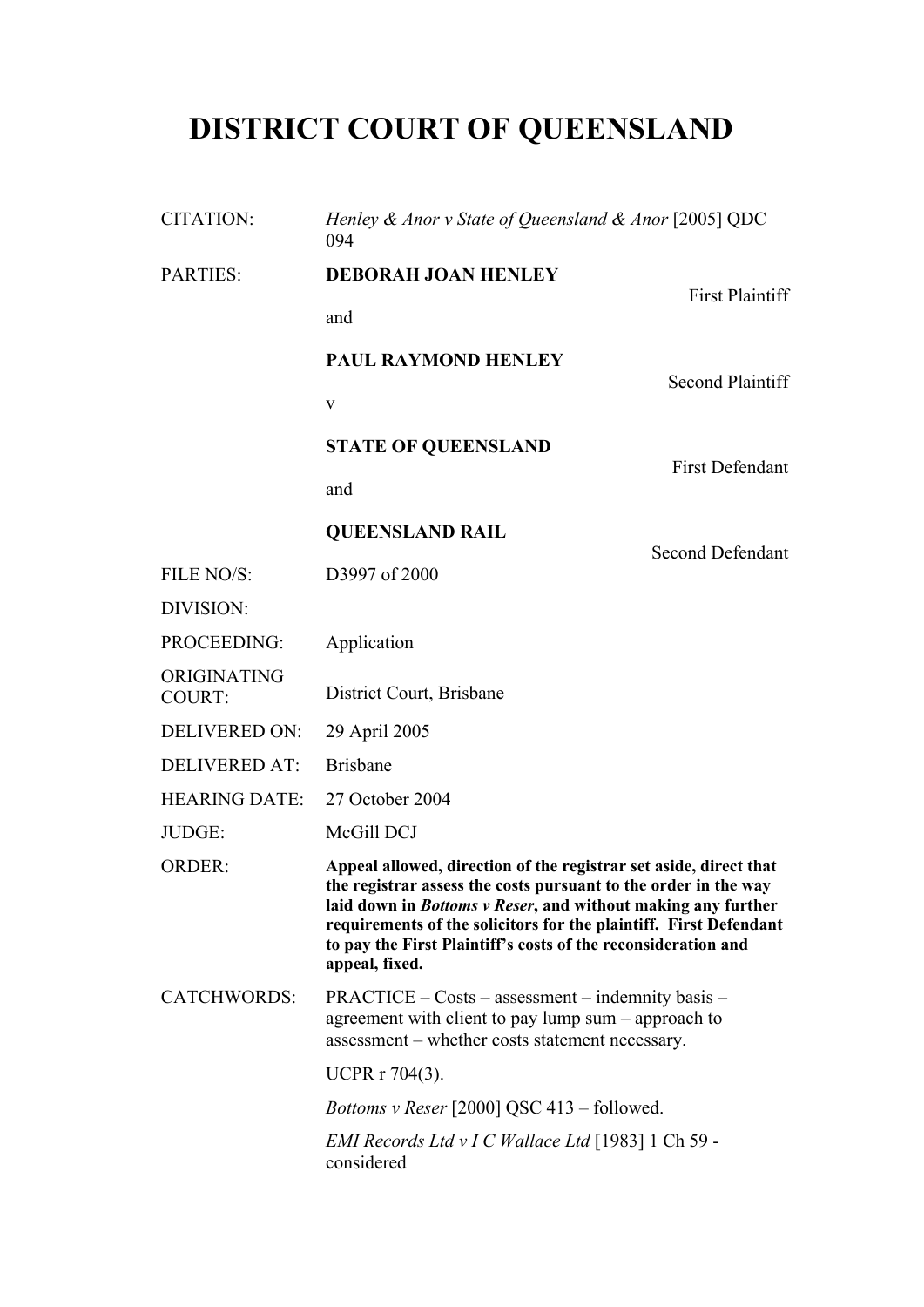| COUNSEL:    | D L K Atkinson for the first plaintiff<br>G J Robinson for the first defendant                |
|-------------|-----------------------------------------------------------------------------------------------|
| SOLICITORS: | Murphy Schmidt solicitors for the first plaintiff<br>Crown Solicitor for the first defendant. |

[1] This is an application to review a decision of a deputy registrar in relation to an assessment of costs, brought pursuant to r 742. It raises an important question of principle in relation to the process to be followed when costs are being assessed on the indemnity basis in accordance with r 704. In order to understand the matters in issue, it is necessary to say something about the history of the action.

# **History of the matter**

- [2] By a claim filed in October 2000 the first plaintiff claimed damages in respect of injuries suffered by her when she slipped and fell while crossing a pedestrian overpass over the Ipswich Motorway adjacent to the Goodna Railway Station. There was a second plaintiff, her husband, who claimed damages for loss of consortium. The action against the second defendant was discontinued in March 2002. The first defendant accepted liability on the second day of the trial, but there remained a dispute in relation to quantum. The plaintiff's injuries, although not producing a substantial loss of function, were painful and interfered with her ability to work, and meant that for practical purposes she was able to work only on a parttime basis. On 7 October 2002, after a trial in August that year, I gave judgment that the first defendant, State of Queensland, pay the first plaintiff \$261,200 and the second plaintiff \$3,500. The damages assessed included the amounts of \$120,000 for future economic loss and \$70,000 for future gratuitous care.
- [3] When judgment was delivered I was told that the first plaintiff had formally offered to accept an amount which was lower, indeed substantially lower, than the damages assessed. Accordingly and without opposition from the first defendant an order was made pursuant to r 360 that the first defendant pay the first plaintiff's costs of and incidental to the action to be assessed on the indemnity basis. The second plaintiff's costs were to be assessed on the standard basis.
- [4] Negotiations between the parties failed to resolve the quantification of the first plaintiff's costs, and on 5 November 2003 an application was filed for her costs to be assessed pursuant to r 709. With that application was filed a costs statement which set out an itemised list of disbursements but in relation to professional fees claimed a lump sum of \$62,500 "as agreed by the first plaintiff in the client agreement."
- [5] In support of the assessment however the plaintiff<sup>1</sup> filed two affidavits by the solicitor who had the carriage of the action, and an affidavit by an independent, experienced solicitor, with particular experience acting for plaintiffs in personal injury actions.

<sup>1</sup> I shall from now on refer to the first plaintiff as the plaintiff and the first defendant as the defendant, as they are the only relevant parties.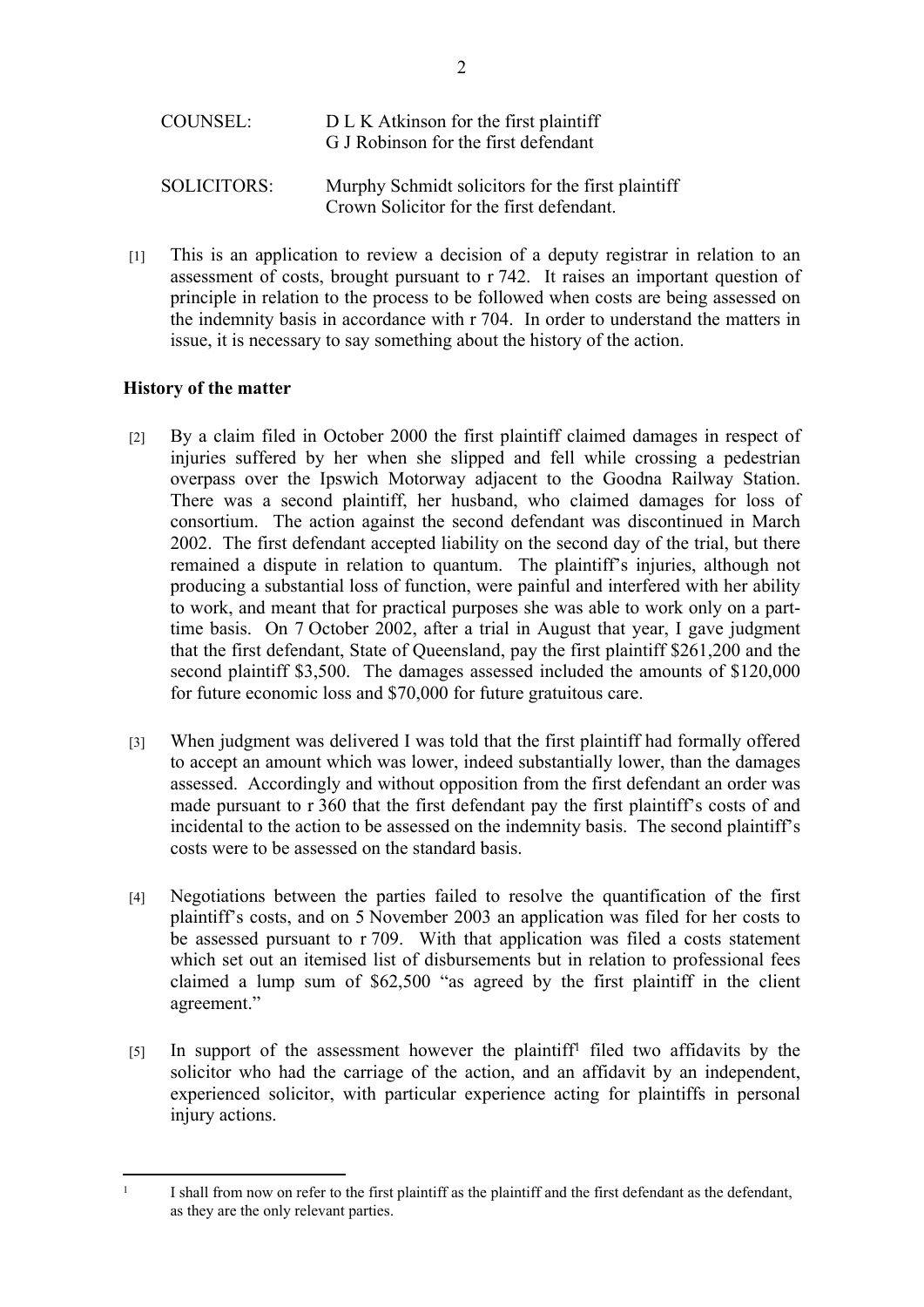[6] There was a directions hearing in relation to the assessment on 10 December 2003, at which time the defendant's representative indicated that there would be crossexamination on those affidavits, and a direction was sought for the production of the documents referred to in them. Subsequently the deputy registrar wrote to the parties asking them to address various questions including: "(a) If, for the exercise of discretion under r 704 UCPR, a registrar must have regard to any applicable scale, how is it possible to do so without an itemised costs statement?" and "(b) Under r 704 UCPR a registrar must allow all costs reasonably incurred. In the absence of an itemised costs statement how is it possible to determine whether the costs have been reasonably incurred? How can this be done without an itemised costs statement?"

#### **Evidence**

- [7] Three affidavits were filed on behalf of the plaintiff. The first affidavit of Ms Avery filed 5 November 2003 exhibited correspondence, and set out in some detail the history of the action, although it is not clear that that affidavit purports to record everything which was done by the solicitors for the purposes of the action. The affidavit records that the then relevant firm had contact with the plaintiff first on or about 24 November 1997, and that that firm and its successors agreed to act on a speculative basis for the plaintiff. There is no reference to a client agreement having been entered into at that time, but there was one entered into dated 4 July 2000 which provided that the plaintiff would not be liable to pay any fees unless and until she received damages. The document went on to provide that the fees would not be calculated on a time basis, on a scale or as a percentage of the damages. It gave an estimate of the fees for all professional work on the assumption that the claim was settled prior to the institution of proceedings of \$27,500, although it provided that the amount may vary as more information became available as to the circumstances of the injury and the extent of the damages, and that the firm would inform the plaintiff if it considered that the amount of its fees would vary from this amount. In that situation, or if the claim did not settle at that state, there would be a further client agreement with a further estimate of costs. The agreement then went on to deal with what are probably better described as outlays, for which an estimate of \$1,500 was given.
- [8] It is not entirely clear to me that that agreement amounted to an agreement to pay the lump sum of \$27,500 for professional fees in the event that the matter was settled prior to the commencement of proceedings. It is however unnecessary to decide that question, because the matter did not settle at that stage, proceedings were commenced, and there were later client agreements entered into. The proceedings were commenced on 6 October 2000, but not actually served until 2 May 2001.
- [9] A statement of loss and damage was served on 6 July 2001. The defendant provided a list of documents by letter of 28 August 2001. They were inspected on or about 5 September 2001. A list of documents was subsequently provided to the defendant, and on 5 February 2002 a notice to admit facts was served on the defendant. On 19 February 2002 the defendant in response admitted that it was responsible for the maintenance and construction of the relevant area of the overpass on which the plaintiff alleged she had fallen and injured herself. As a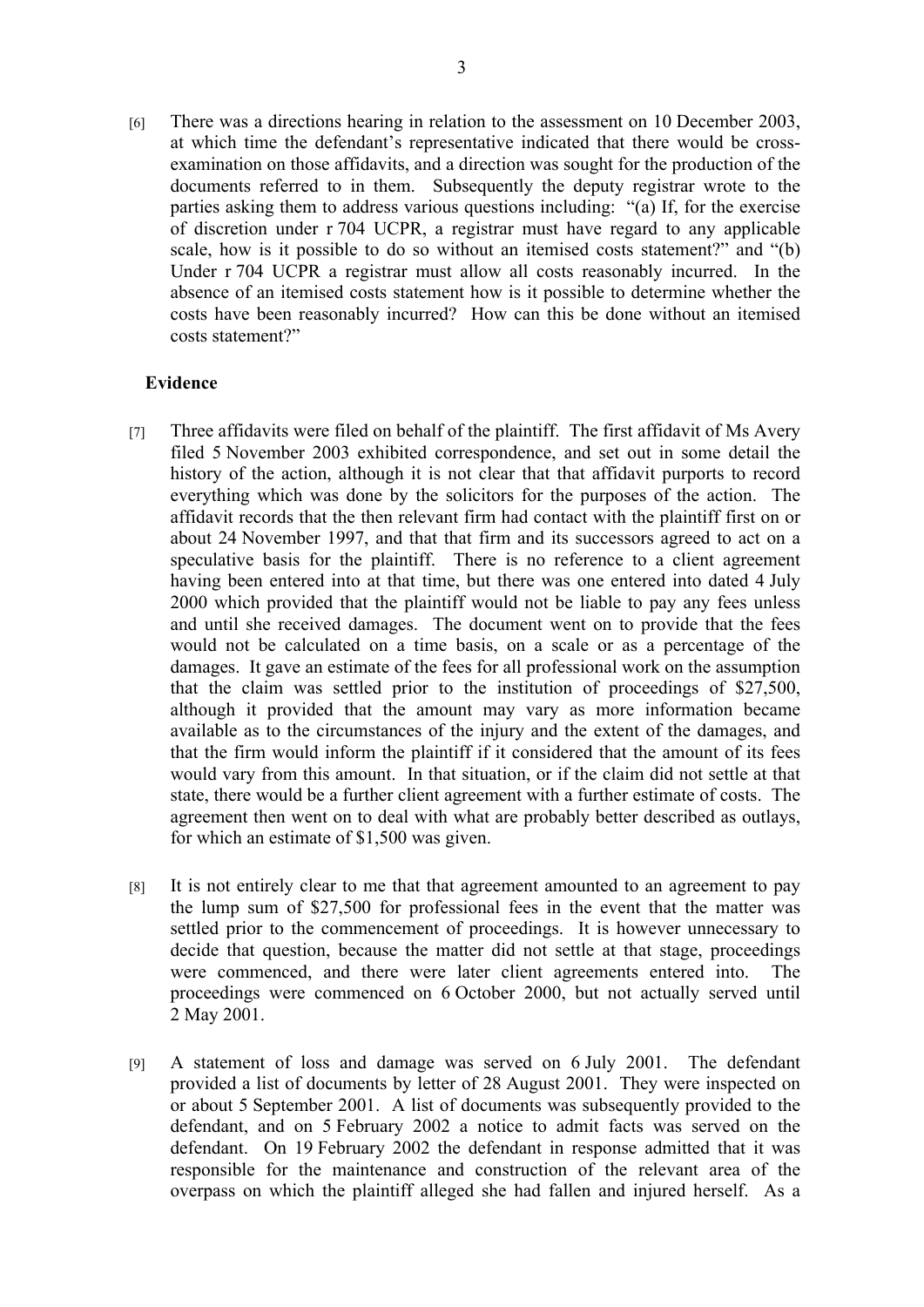consequence of this admission, the action against the second defendant was discontinued by a notice filed on 6 March 2002.<sup>2</sup>

- [10] There was a further client agreement signed by the first plaintiff on 12 March 2002. This provided that fees would be payable conditional on the plaintiff's recovering damages, and would not be calculated on a time basis or on a scale, although a copy of the Supreme Court Scale was attached. The fees were said to be calculated on a lump sum basis, which was said to be significantly more than if the fees were calculated on a scale, but would not be a percentage of the damages. It was agreed that the fees for professional work from the receipt of instructions to attending a settlement conference prior to tendering the request for trial date would be \$43,500. There was the qualification that the amount charged would not exceed the amount recovered by way of damages, and that there would be a further client agreement if the claim did not settle at the settlement conference. Outlays were dealt with separately, and an estimate of \$4,500 was given for them; they were to be paid as charged.
- [11] There was a settlement conference on 27 March 2002, but the claim did not then settle. The defendant was not prepared to settle liability separately. It appeared therefore that the matter would have to proceed to trial. On 30 April 2002 a further client agreement was forwarded to the plaintiff. This was ultimately signed by her on 10 May 2002.<sup>3</sup> It was similar to the previous client agreement, and provided for a lump sum for professional fees of \$62,500 for all of the work undertaken from receipt of instructions to and including a two day trial. It remained speculative in the same sense, and again there was provision for extra charges estimated at \$12,500 in respect of outlays.
- [12] The affidavit set out reasons why this was unusually complex litigation as a personal injury action. It did have the difficulty that there was initially uncertainty as to the correct defendant, and neither defendant admitted responsibility for the structure until February 2002. It was necessary for the plaintiff's lawyers to use various means to investigate the true factual situation, which was of course particularly within the knowledge of the defendant. Part of the complexity associated with this was that the defendant, prior to admitting that it was responsible for the area in question, discovered a huge quantity of material in relation to this point, some ten archive boxes full of documents.<sup>4</sup> The other consideration is that it was a "slip and fall" case, an area where there has always been some complexity in the law, and where the law has if anything in recent years become more complex, as there have been a host of appellate decisions in Queensland and elsewhere, not all of which appear to be going in the same direction.
- [13] Although ultimately liability was admitted on behalf of the first defendant, that was only on the morning of the second day of the trial, by which time effectively all of the costs associated with proving liability would have been incurred. The other matter referred to, that the consequences to the plaintiff of the injuries were in the long term in the form of increased pain rather than functional impairment, is a

 $\overline{2}$  Apart from these formal steps, the solicitors were doing much additional work, but this outlines the progress of the action.

<sup>3</sup> Almost three months before the first day of the trial.

<sup>4</sup> Affidavit of Avery para 72(d).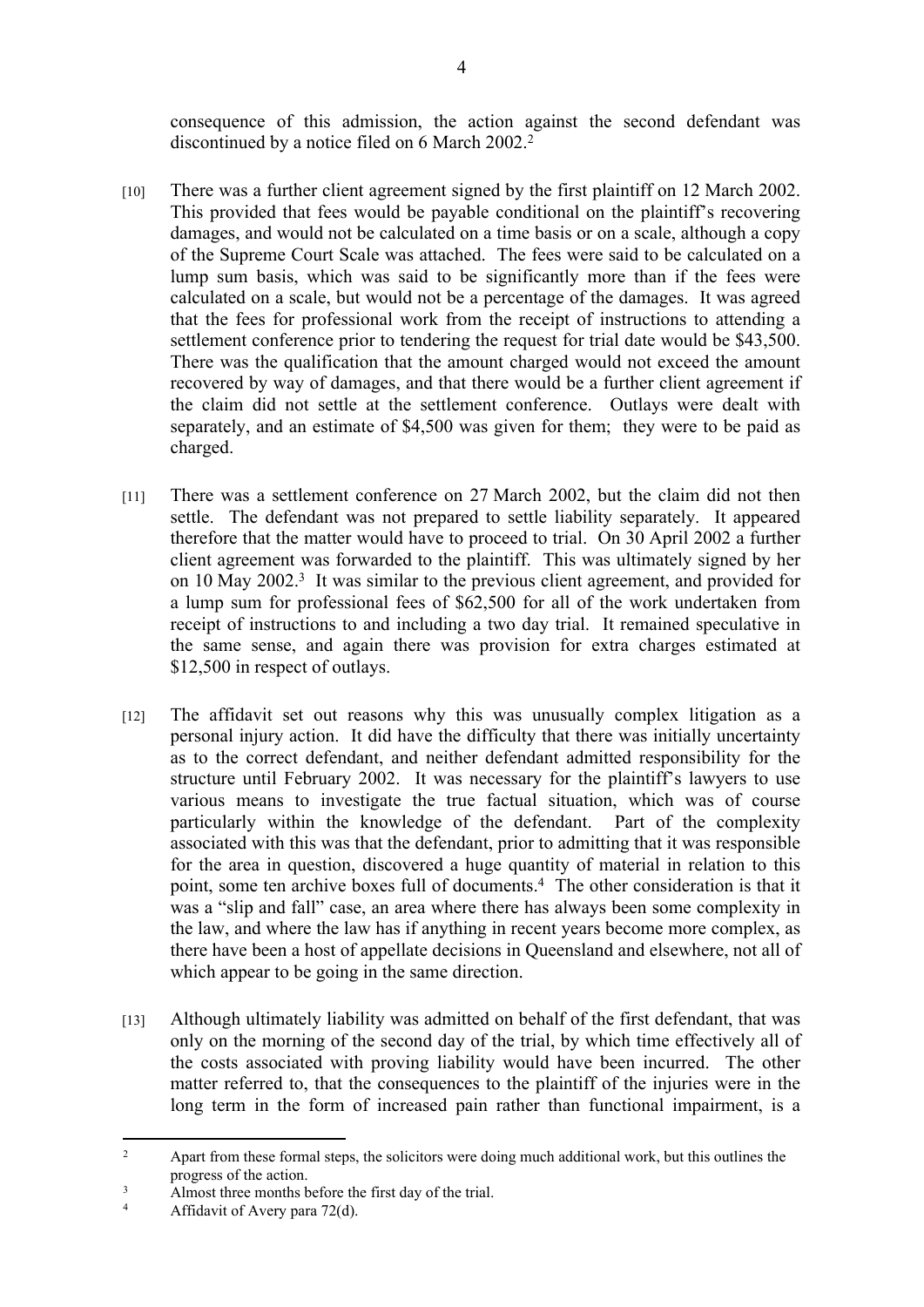matter which make the assessment of damages more difficult, and perhaps less certain. It seems to me that this is not so much a matter of the complexity of the case as a matter which justifies greater care and thoroughness in preparation.

- [14] There was a further affidavit by Ms Avery exhibiting a "matter costs summary report" prepared by the accounts department of the solicitors showing the hours worked on the plaintiff's file by professional staff members until 23 October 2002, the day before the day on which the order for costs was made. This shows the total number of units of billable time spent by each of 12 individuals, the "time value," "time billed" and "write on/off" for each of them and totals. Each unit was said to represent six minutes work, and a total of 1,867 units were recorded, 186.7 hours of work. These included four units by a senior partner, 153 units by a managing partner, and various units by solicitors, articled clerks, and a consultant investigator and paralegal clerk. The charge rate for various individuals is not stated, but presumably can be calculated from the total number of units and the "time value" for each person. The amount in the "write on/off" column was added to the "time value" amount to produce a figure for "time billed." This material provides some indication of the amount of time applied to the file by the various people, but no other details about what time was applied to doing what.
- [15] There was also filed on behalf of the plaintiff an affidavit by Mr Davis, an independent solicitor, who had been asked to express an opinion on whether the costs claimed by the plaintiff were reasonable as indemnity costs. He had been provided with a draft of Ms Avery's longer affidavit, and information as to the amount of time spent on the case, and the plaintiff's solicitors' estimate of the risk assumed by them in agreeing to represent the plaintiff on a speculative basis. He expressed the opinion that the amount of time spent by each category of staff was very reasonable given the complexity of the case. He was informed that a further 10 to 15 hours of work was necessary after the work recorded in the exhibit to the second affidavit of Ms Avery in order to finalise the matter. He set out estimates of the usual range of hourly rates charged by litigation firms in Brisbane at the time of swearing his affidavit by reference to partner, associate or senior solicitor, senior clerk or junior solicitor, and junior clerk or paralegal. The affidavit is ambiguous as to whether the range is exclusive or inclusive of  $GST$ <sup>5</sup>. He went on to provide information as to average hourly rates of partners in a report by an academic for the years 1996 to 2001. Average hourly rates for various practices during this period, including most relevantly in Brisbane City, were also stated. Mr Davis then went on to apply his estimates of the ranges of fees that would commonly be charged for the work in Brisbane to the information as to the number of hours of work done by various people, which would have been derived from the document exhibited to Ms Avery's second affidavit, by which he calculated a range, including an allowance for the final work not covered by that document, of between \$35,510 and \$45,520.
- [16] He then went on to discuss the practice of charging an uplift on professional fees in cases where solicitors agreed to do work on a speculative basis, as was the case here, to accommodate the risk that the firm will not be paid because the action may fail, the risk that the firm may not recover expenses incurred in taking the case to trial if the action fails (even if under the client agreement such expenses are still recoverable from the client), and the loss of value of the fees incurred by reason of

<sup>5</sup> Presumably this was clarified by cross-examination.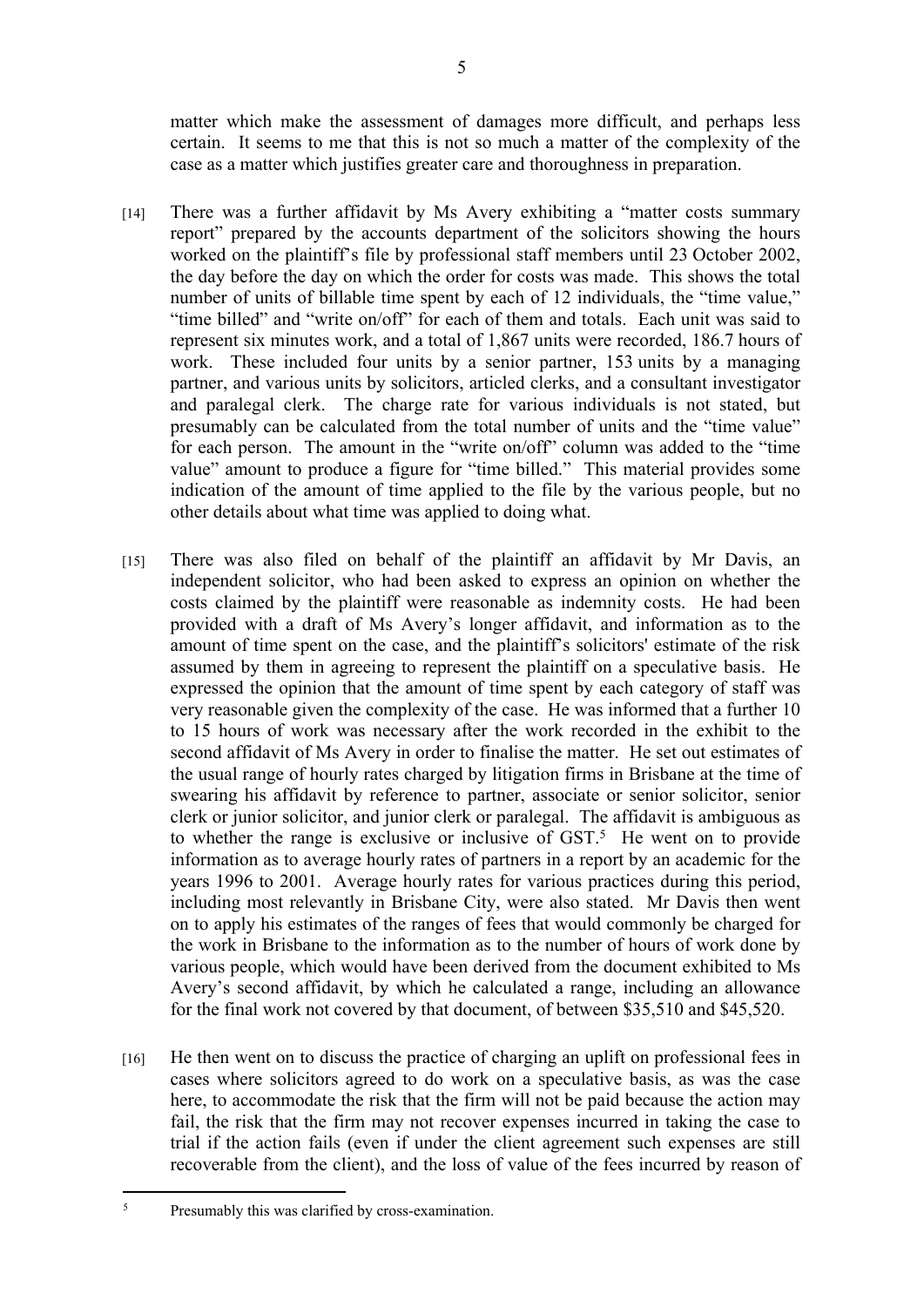deferred payment. He expressed the opinion that such an uplift was invariably applied in complex difficult and time consuming cases accepted on a speculative basis. He explained how the uplift was calculated by reference to the risk of such cases being unsuccessful, to show that this is done in such a way that, in the long run and assuming the estimates of the risk were accurate, the amount recovered from the successful cases would be sufficient to provide the equivalent of the usual rate of charging in respect of all cases, had it been charged and paid in all cases.

- [17] Mr Davis expressed his opinion that in this case an appropriate estimate of the risk of failure was 25 percent, and that therefore an uplift factor of 33 percent was justified to accommodate the fee non-payment risk. He expressed the opinion that there should be an equivalent uplift in respect of the expense risk; it occurs to me that views may differ on that point. He also referred to a margin for the deferred payment risk, by reference to the interest charged on the firm's business overdraft. In his opinion that justified the addition of \$6,000 to \$8,000 to the fees calculated earlier. His affidavit does not set out in full the basis upon which these figures were derived in this case.
- [18] Applying these two uplift factors to the amounts derived previously produced a range of between \$60,000 and \$75,000. On that basis he expressed the opinion that professional fees of \$62,500 were reasonable in this particular case.

# **Objections to Evidence**

- [19] At the hearing before the deputy registrar the defendant objected to this affidavit, and it appears that the deputy registrar disallowed most of this affidavit, from paragraph 9 on. On the appeal counsel for the plaintiff did not argue that the registrar erred in excluding this material, but, after considering the arguments advanced to the registrar on behalf of the defendant (which were recorded in the transcript of the proceedings before the registrar) in my opinion all that material was wrongly excluded. This is really not necessary for what I have to decide, but it is inappropriate for the assessment, which is yet to take place, to proceed on an incorrect basis.
- [20] The excluded material was relevant to matters the registrar had to decide, and the objection that it amounted to swearing the issue (which at most applied to one statement in the affidavit) is one which is rarely upheld in relation to expert evidence these days.<sup>6</sup> In 1989 three members of the High Court doubted whether any such exclusionary rule existed.<sup>7</sup> In matters concerning valuation, valuers regularly give evidence as to the valuation of the land or other object. At most the expert is excluded from giving an opinion on the ultimate issue where that issue involves the application of a legal standard or norm to particular facts in order to arrive at the ultimate issue. $8$  But that was not what Mr. Davis was doing; his

<sup>6</sup> See Freckelton and Selby "Expert Evidence" (Lawbook Co., 2002) p.254; *Thannhauser v Westpac Banking Corporation* (1991) 31 FCR 572; *Naxakis v Western General Hospital* (1999) 73 ALJR 782 at [110].

<sup>7</sup> *Murphy v R* (1989) 167 CLR 94 at 110 per Mason CJ and Toohey J, 127 per Deane J.

<sup>8</sup> Cross on Evidence at [29125] and cases there cited, in particular *R W Miller & Co Pty Ltd v Krupp (Australia) Pty Ltd* (1991) 34 NSWLR 129 at 130-1. Freckelton and Selby suggest at pp 262-4 that the rule does not apply in civil matters tried without a jury, which is sensible.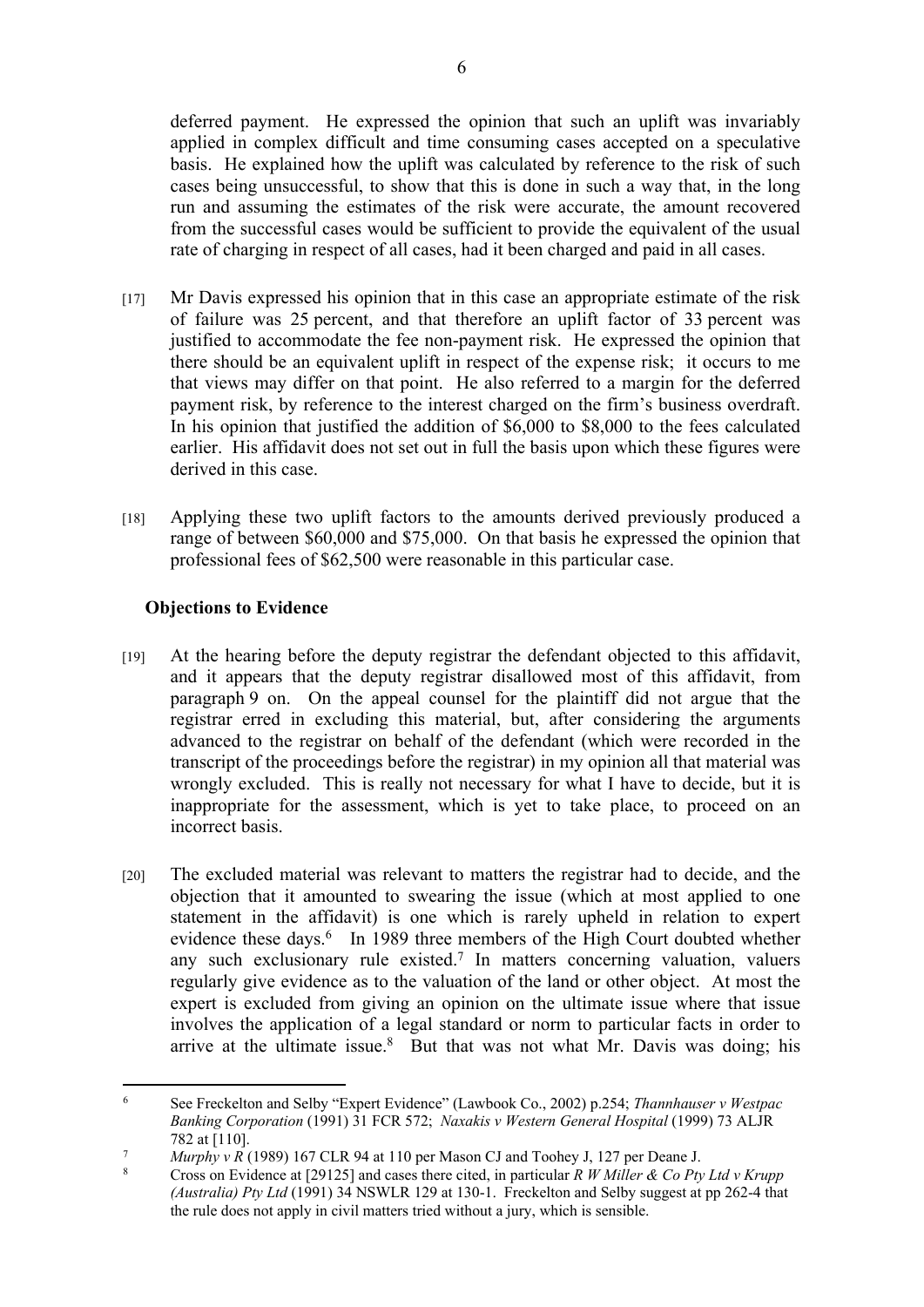opinion was in substance that the amount agreed to fell within the range produced by applying his estimate of the usual range for solicitors' charges to the amount of time he had been told had been applied to this action, adjusted to allow for the uplift factors he had identified. That is not the very issue the registrar has to decide, namely, the amount allowable under r 704(3). No part of the affidavit should have been excluded on this basis.

- [21] Apart from complaining about Mr Davis swearing the issue, the defendant raised a number of other matters in the course of that argument. It was submitted that at times Mr Davis was simply repeating what he was told. That is no basis for objection. An expert is expected to reveal in his evidence the basis of his opinion, and to the extent that he is relying on things that he has been told by someone else, that is properly revealed and therefore properly appeared in the affidavit.<sup>9</sup> It was next submitted that Mr Davis did not show sufficient detail about the source of his knowledge about usual rates of charging by solicitors. Apart from being wholly unrealistic, such an objection does not go to admissibility but at best is a matter of weight. It was then submitted that his references to information from a report by Professor Meredith were irrelevant because he had not in terms adopted the figures derived by Professor Meredith. But an expert may take into account a variety of sources of information without necessarily expressly adopting any of them, and the fact that Mr Davis did not directly adopt the figures derived by Professor Meredith is irrelevant. What Mr Davis was doing here was properly disclosing this as a source of relevant information available to him.
- [22] It was then submitted that there was no basis for his statement about the complexity of the case, but that ignored the fact (which Mr Davis had properly disclosed earlier in the affidavit) that he had been provided with a copy of Ms Avery's affidavit, which was a sufficient basis for that statement. It was then submitted that Mr Davis' calculation of uplift and the associated discussion was not a matter of expertise. Again this misunderstands the function of proper expert evidence. It is not just a matter of the expert stating a bald conclusion, the expert must explain the basis upon which that conclusion was reached.<sup>10</sup> All of the discussion about uplift and the (mechanical) calculations disclosed in the affidavit were properly disclosed in order to fulfil that legitimate purpose.
- [23] One issue which might have been raised, but was neither argued on behalf of the defendant nor relied on by the registrar, was the proposition that evidence in relation to an uplift factor was irrelevant because no allowance could properly be made for an uplift factor. In any case, in my opinion where the plaintiff was claiming an assessment on the basis of an uplift, if that issue were contentious the appropriate course would have been to admit the evidence subject to relevance.
- [24] It was also submitted that, because the registrar was an expert tribunal, at least in relation to costs, expert evidence was not admissible in relation to such matters because the registrar was expected to know it all anyway.<sup>11</sup> This argument is wrong

 $\mathbf{Q}$ <sup>9</sup> Cross on Evidence, para [29065].

<sup>10</sup> *R v Jenkins; ex parte Morrison [No 2]* [1947] VLR 277; *Makita Aust Pty Ltd v Sprowles* (2001) 52 NSWLR 705.

<sup>&</sup>lt;sup>11</sup> For example at p.8 around line 10 it was submitted that what was reasonable was for him alone to decide and therefore not a matter for an expert to swear to.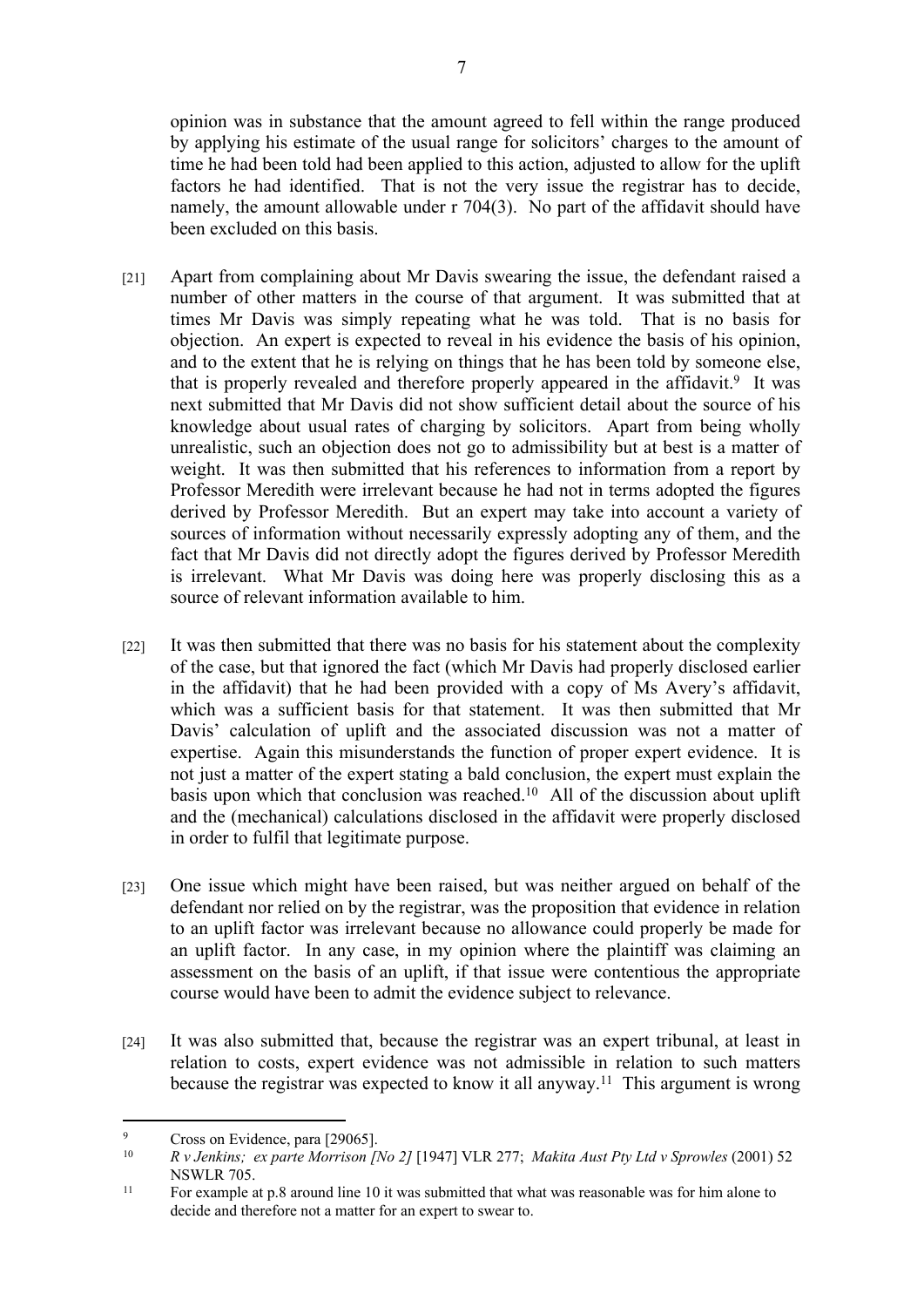for two reasons. First, the fact that the tribunal is an expert tribunal does not alter

the test for the admissibility of expert evidence; that test still operates by reference to the ordinary person, not the ordinary person having the degree of expertise of the particular expert tribunal. For example, the Land Court comprises members who have considerable expertise in the valuation of land, but matters in the Land Court routinely involve the calling by each party of expert evidence as to the valuation of the land in question. Indeed, I understand that commonly all of the evidence put before the Land Court in the course of hearing a particular matter will be valuation evidence. It has never been suggested in the Land Court, or the Land Appeal Court, or the Court of Appeal, that the expertise of the members of the Land Court in matters of valuation of land renders expert evidence on land valuation inadmissible. In my opinion it is clear that the same approach applies in the assessment of costs before a registrar.

[25] The other reason is that Mr Davis' evidence was particularly directed to the question of what costs are ordinarily charged by solicitors to their clients and actually paid by the clients. Under the rules it is the function of registrars to assess costs as between parties to litigation, but under the *Queensland Law Society Act* the assessment of costs as between solicitor and client is and has been for some years a matter which is not, at least ordinarily, dealt with by a registrar, but by a costs assessor. No doubt there are still some occasions when a registrar is concerned with the assessment of costs as between the solicitor and the client, but that would occur far less frequently than would have been the case in the past, when such costs were also routinely assessed by registrars. Accordingly in my opinion it cannot be assumed that registrars now have their former degree of expertise in relation to the particular issue of what costs in practice solicitors ordinarily charge their clients, and clients ordinarily pay. But that is the matter which is to be taken into account when assessing indemnity costs under r 704(3)(c). In my opinion in the circumstances the receipt of opinion evidence from an expert in relation to such an issue was not merely permissible but appropriate.

### **Other evidence, and outcome**

- [26] The only other evidence before the deputy registrar was an affidavit by Mr King, a costs assessor, which was filed on behalf of the defendant. It exhibited what was said to have been a detailed costs statement in the usual form for assessment, in relation to the plaintiff's costs of the action, but drawn by reference to the Supreme Court scale. Mr King then nominated a figure of \$30,960 which he said would have been that produced if the statement had been drawn by reference to the District Court Scale. I take it that this simply involved changing amounts allowed for various things under the Supreme Court Scale to the equivalent amounts allowed under the District Court Scale, and did not involve any expression of opinion on the part of Mr King on the reasonableness of any of the items claimed in the bill or the charges for them. It follows that the defendant did not by evidence identify any work by the plaintiff's solicitors which was alleged to be unreasonable or not properly undertaken.
- [27] The assessment proceeded on 13 and 14 April 2004, with cross-examination, and with submissions being heard. On 1 June 2004 the registrar gave a direction that the plaintiff provide a costs statement in taxable form. The plaintiff objected to this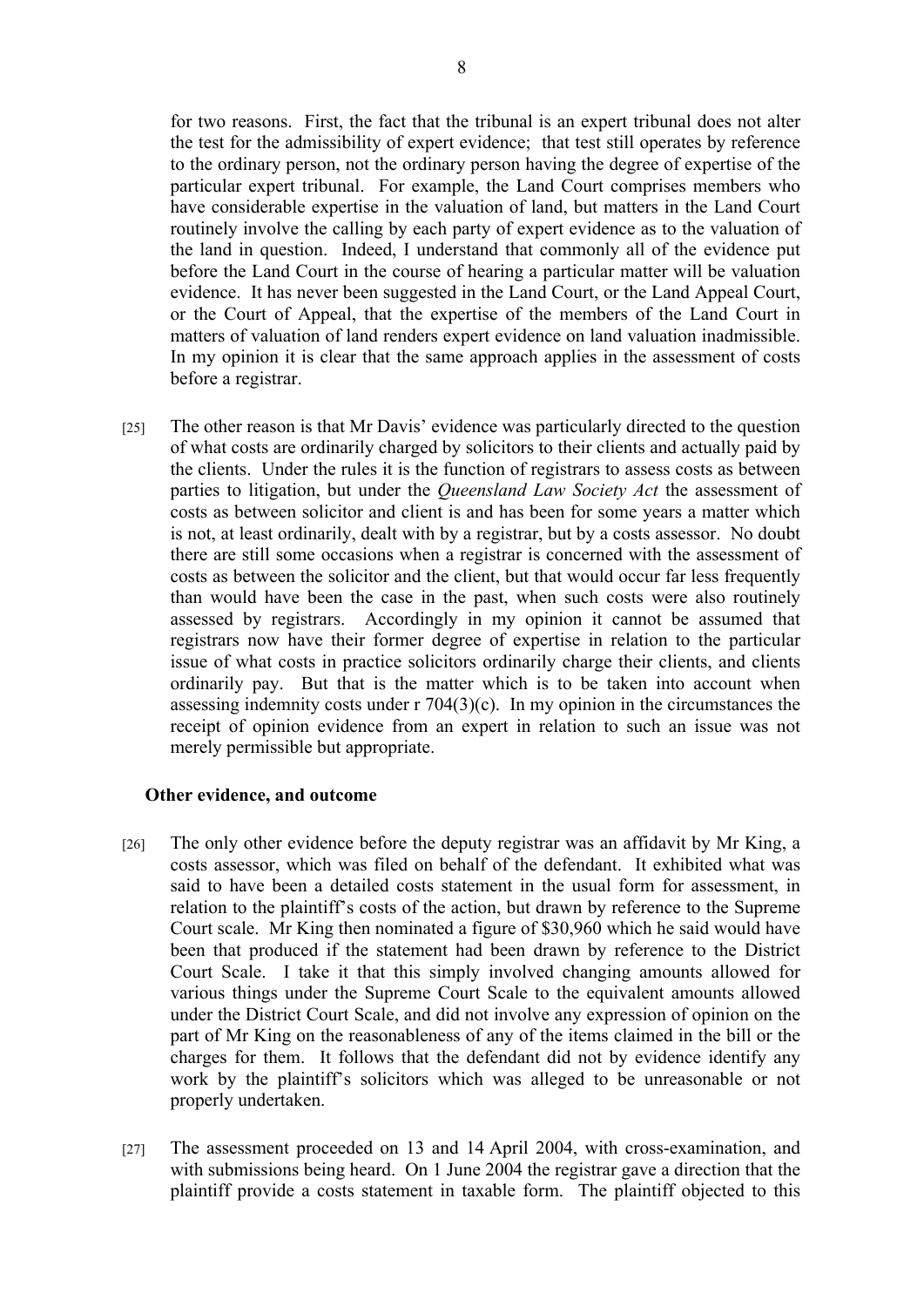course, and sought a reconsideration of that decision. However, on 29 September 2004 the decision was confirmed, and the plaintiff's objections upon the reconsideration were dismissed. It is from that decision that the appeal is brought to this court. That approach appears to have been adopted on the basis that an appeal could be brought from a deputy registrar to the court in relation to an assessment only under r 742 after the processes of objection and reconsideration required by r 741 had been completed. It is unnecessary in the circumstances to decide whether or not that is correct.

[28] That has produced one result which in view of the nature of the matters in dispute in this case is unfortunate: the argument was to some extent developed by reference to particular grounds of the objection, and by reference to particular grounds of the application for reconsideration. That is no doubt a convenient approach in the ordinary case, but in this case where the matter in issue is the whole question of the correct approach to an assessment in the particular circumstances which have arisen here, somewhat broader questions have to be considered. The defendant submitted that the plaintiff should be confined to the grounds raised in the application for reconsideration. I am satisfied that the matters on which I will decide this application were raised before the registrar, which is sufficient.

### **Indemnity costs**

[29] The UCPR provides for costs to be assessed on the standard basis, or on the indemnity basis. Plainly the rules intended the outcome to be different, and that the latter basis be more generous to the party having the benefit of an order for assessment on it. Prior to the UCPR the ordinary bases for taxation of costs awarded in an action were for party and party costs and for solicitor and client costs. The assessment on the standard basis is similar to the former party and party taxation, as indicated by the similarities between the test for party and party costs under the former rules<sup>12</sup> and the test for the standard basis under the UCPR.<sup>13</sup> Although for some purposes costs on the indemnity basis are regarded as the equivalent of the former solicitor and client costs<sup>14</sup>, the rules providing for them are somewhat different. In particular, r 704(3) provides:

"When assessing costs on an indemnity basis, the registrar must allow all costs reasonably incurred and of a reasonable amount, having regard to –

- (a) the scale of fees prescribed for the court; and
- (b) any costs agreement between the party to whom the costs are payable and the party's solicitor; and
- (c) charges ordinarily payable by a client to a solicitor for the work."

 $RSC O 91 r 81$ <br>13 Puls 703(2)

 $\frac{13}{14}$  Rule 703(2).

See UCPR r 743.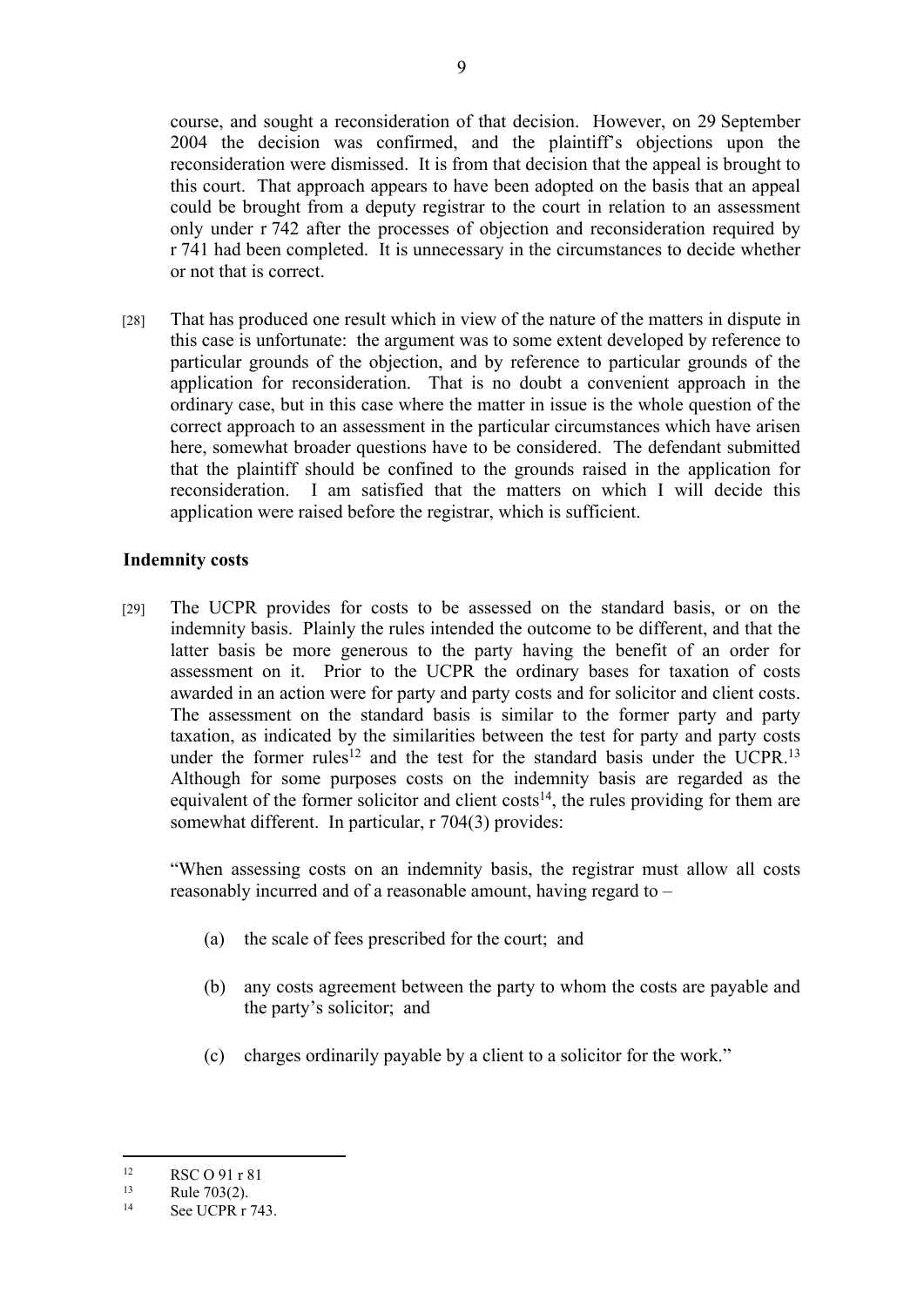This is significantly different from the test for the former solicitor and client costs,<sup>15</sup> and in these circumstances it is unsurprising that a different approach has been adopted.

- [30] The Chief Justice considered the operation of this rule in *Bottoms v Reser* [2000] QSC 413. In that case his Honour had to deal with the approach to assessment of costs which had been ordered, after the commencement of the UCPR, to be paid on a "solicitor and own client" basis. His Honour concluded that under those rules the only bases for assessment were the standard basis and the indemnity basis, and that the order should be taken to comprehend "what is now regarded as the indemnity basis under r 704."
- [31] His Honour went on to discuss the approach to assessment on that basis, ie, the indemnity basis. His Honour said at p.4 that it "encompasses all costs except so far as they may be of unreasonable amount or where unreasonably incurred." On the following page he adopted a comment from *EMI Records Ltd v I C Wallace Ltd* [1983] 1 Ch 59 at 74, that in determining reasonableness "the receiving party will be given the benefit of any doubt." He continued: "In other words, considerable liberality should ordinarily be extended in assessing reasonableness. That is indeed implicitly recognised by the reference in para (b) of sub-rule (3) to any costs agreement between a client and the client's solicitor. It would perhaps be an unusual case where, costs having been agreed in that way, they were then, on this process of assessment, to be excluded as 'unreasonable.' Plainly however if they warranted characterisation as outlandish, they ought no doubt nevertheless to be excluded. I emphasise my view that in such an assessment, no niggardly or unduly narrow approach would be warranted."
- [32] The registrar was aware of this decision, and mentioned it in his reasons upon the reconsideration, but he has unfortunately misinterpreted it. He noted that the actual order in that case was for "solicitor and own client" costs, and continued: "It was in this context that the words which the plaintiff seeks to offer up as enlarging the scope of indemnity costs were made. The Chief Justice was obviously conscious of the fact that the one and the same test for indemnity costs was to be used to assess the respondent's 'solicitor and own client' costs, therefore, it seems he felt the need to indicate, for the better guidance of the registrar who had referred the issue to the court, the indemnity test was to be applied generously to properly fulfil the intention behind the order for costs on the solicitor and own client basis. This does not mean, as the plaintiff seems to suggest, the words of the Chief Justice have any relevance to an assessment, inter partes, on the indemnity basis. Those words were used solely to describe an assessment of costs, inter partes, in the nature of an assessment between solicitor and own client."
- [33] I disagree. In my opinion the judgment of the Chief Justice in *Bottoms* is perfectly clear. He had to decide what the effect of an order to pay "solicitor and own client" costs was, and decided that, in the context of the UCPR, it meant costs assessed on the indemnity basis. He then went on to explain what approach was to be taken on an assessment of costs on the indemnity basis. There is not one word in the Chief Justice's judgment to suggest that there are two separate approaches to assessment

<sup>&</sup>lt;sup>15</sup> RSC O 91 r 82. Under this the amount allowed for particular work would generally be the same as under r 81: *Re Marsland and Marsland* [1902] St R Qd 219.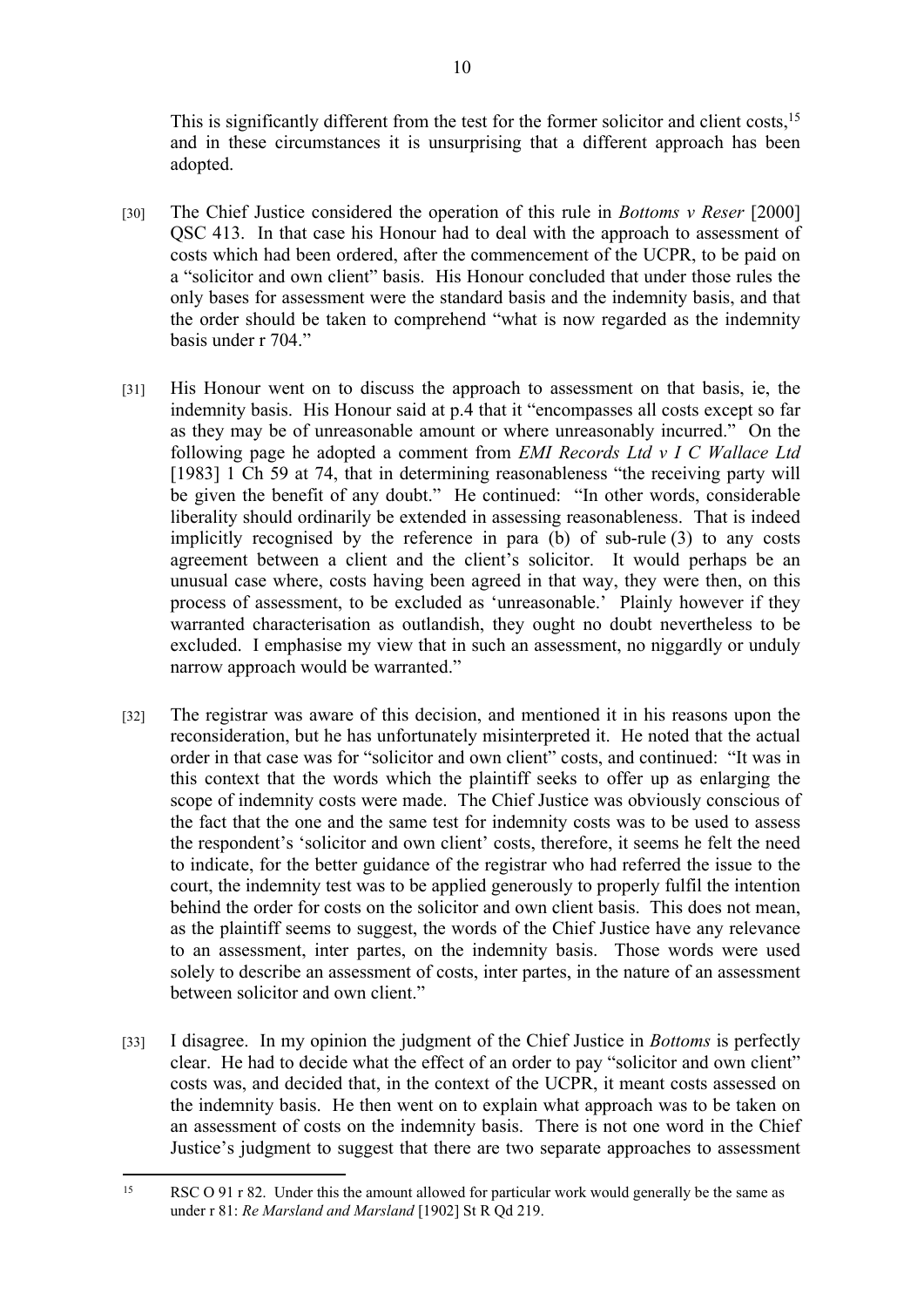of costs on the indemnity basis, one when an order has been made in those terms, and one where a different order, for solicitor and own client costs, has been made. In my opinion there is only one approach to the assessment of costs on the indemnity basis, and that is the approach expounded by the Chief Justice.

[34] I am not aware of any decision of the Court of Appeal on the assessment of costs on an indemnity basis, and therefore the decision of the Chief Justice stands as the authority on the subject for Queensland, unless and until the Court of Appeal determines on a different approach. The approach of the Chief Justice should of course be followed. It would be superfluous for me to express my agreement, but I would merely note that his Honour's views on the interpretation of the rule are deserving of even more respect than they otherwise would because his Honour was involved as a member of the rules committee in the formulation of r 704.

#### **Approach of the Registrar**

- [35] There were a number of matters referred to by the registrar in his reasons which indicate that he was not following the approach laid down by the Chief Justice. He referred for example to a number of charges set out in paragraph 4 of the agreement, including an amount for file storage for a reasonable time after completion of the claim, and a contribution towards the firm's professional indemnity insurance, and said that the charges were business expenses for which the general level of solicitors professional fees provided remuneration. That may be true when a bill is being assessed according to the scale, but in circumstances where the costs are being assessed on the indemnity basis and the client has agreed to pay these amounts, in my opinion the issue is whether they were reasonably incurred and in a reasonable amount, which is to be approached in the way indicated by the Chief Justice. I have difficulty in seeing how that could lead to their being disallowed.
- [36] Later the registrar referred to the incurring of costs in connection with the settlement conference, in the preparation of an extensive review of the file summarising all the salient features of the case as to both liability and quantum. This was undertaken by the particular solicitor who had carriage of the matter, because she was to be accompanied at the settlement conference by a more senior colleague. The registrar was of the view that it was unnecessary for two solicitors to attend the conference and therefore this preparation was also unnecessary.
- [37] I do not agree. Settlement conferences these days are a very serious matters. Far more matters are resolved at settlement conferences, or in connection with them, then are ever resolved at trial. It seems to me axiomatic that a solicitor attending a settlement conference should properly prepare for it, a process which I would expect in the ordinary case to take some hours. Even if only one solicitor were attending the settlement conference, obviously there should be significant and thorough preparation beforehand, the costs of which should undoubtedly be allowed, particularly on an assessment on the indemnity basis. It also seems to me quite reasonable, in a matter where there was some difficulty, for attendance at the settlement conference to be by a more senior and experienced member of the firm, who would need to be provided with an appropriate summary of the matter, and I think it also reasonable that the solicitor having the carriage of the matter, who would be in a better position to comment on anything unexpected which arose, and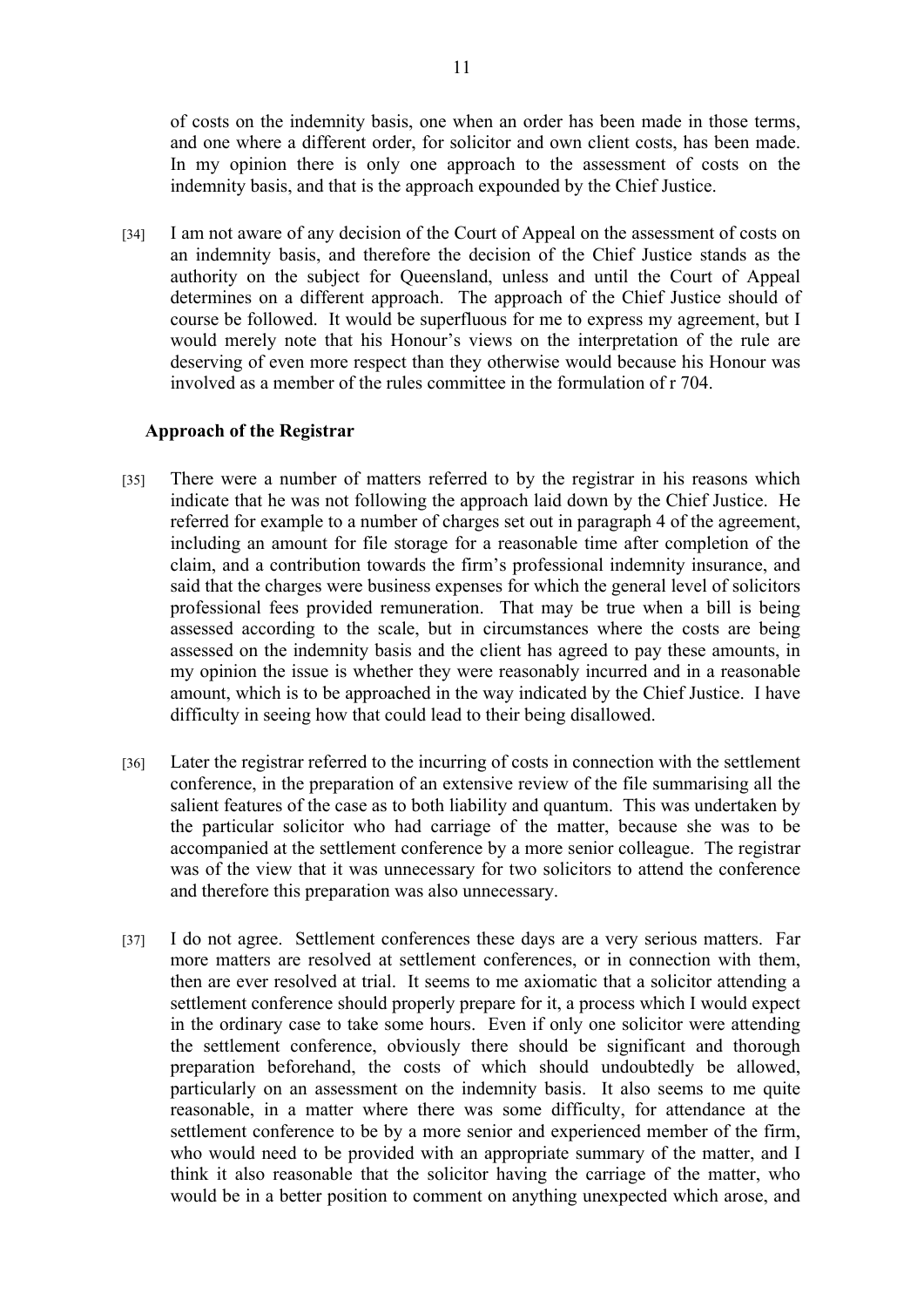who would be the one who would be chasing up any further information which was required as a result of the settlement conference, should be present. In my opinion it was plainly reasonable for this to be done. It was certainly not something which could be disallowed if approaching the matter in the way indicated by the Chief Justice. Such expenditure is by no stretch of the imagination outlandish.

- [38] There are other examples. The registrar was critical of the first letter before action, on the ground that it did not provide full particulars of the circumstances of the accident. But it seems to me to have been a reasonable enough means of opening communications with the other side, and it raised the issue, about which the defendant was exceedingly coy for far too long, of whether it was the defendant who was responsible for the state of the structure. The same could be said about the request for particulars, and an FoI request; plainly these were attempts to prise out of the defendant the information, which was ultimately forthcoming, that it was responsible for the structure. In circumstances where the defendant was dilatory in making that admission, and where the relevant facts were solely within its knowledge, it is hardly for it to criticise the expenditure of costs in trying to extract that information. The question is not whether things could have been done in a more efficient or less expensive way, but whether, as the Chief Justice put it, the work is shown to have been unreasonably done.
- [39] It was submitted on behalf of the defendant that there is a difference between allowing costs that are reasonable and allowing costs which are not shown to be unreasonable. In my opinion the answer to that is the tests were equated by the Chief Justice in *Bottoms* at p.4, where his Honour regarded r 704 as embodying the latter test.
- [40] His Honour referred to the decision of the Court of Appeal in England in *EMI Records Ltd v Wallace Ltd* (supra) where the Vice Chancellor considered a large number of authorities, and then went on to sum up the position as follows: "To say that on a taxation all costs shall be allowed except insofar as they are of an unreasonable amount or have been unreasonably incurred seems to me to be giving the litigant a complete indemnity, shorn only of anything that is seen to be unreasonable. … I do not think that it would be right to express this difference in terms of the burden of proof being shifted from the winner to the loser, though no doubt in many matters much of the argument during the taxation will proceed on these lines." His Lordship went on to indicate that the party having the benefit of the order should also have the benefit of any doubt in relation to any particular item. He did go on to note however that if costs had been unreasonably incurred the fact that they had been expressly authorised by the client would not make them recoverable. He gave as examples a situation where the successful party had authorised half a dozen conferences with three expert witnesses, when two conferences with a single expert would plainly have been ample, or employing the most expensive experts, or two of the most fashionable silks and a pair of juniors, or having his case conducted throughout by two of the senior partners in the solicitors firm instead of one. These are no doubt the sort of examples which would have been present in the mind of the Chief Justice when he used the word "outlandish".
- [41] Although it is clear from the reasoning in *EMI* that the fact that the client had agreed to pay particular costs is not the end of the matter, it does seem to me that it is the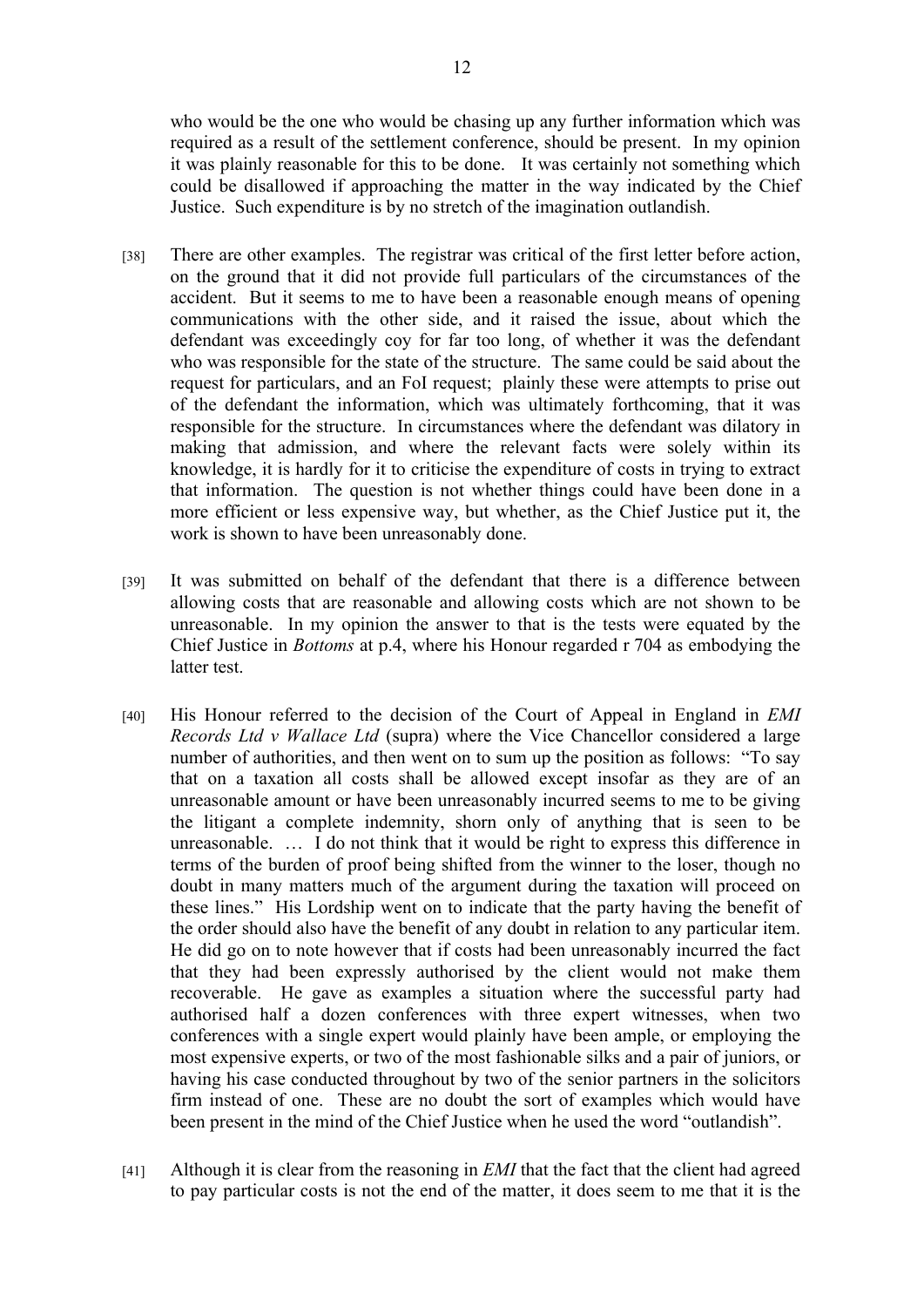beginning of the matter, that is to say, the starting point. One of the matters to be taken into account is any costs agreement between the party and the party's solicitor. Obviously when the agreement provides for costs to be paid on a particular basis, such as on a time charging basis, it would be appropriate to assess the costs on that basis, rather than by reference to some other basis upon which costs have not been charged. Charging on a time basis is so common these days that it could not be regarded as an unreasonable basis for charging for the purposes of assessment on the indemnity basis. Where that has occurred, an appropriate basis for taxation would be a consideration of the charging rates, and what has been done by whom in order to generate the amount claimed. There is no particular reason why a costs statement in taxable form in the traditional sense should be required for that purpose.

- [42] In the present case the situation is a little different, because the agreement is for a lump sum amount. In view of the analysis in *EMI*, it is open to the other party to go behind that lump sum amount, but I do not think it is necessarily very helpful to do that by reference to a costs statement drawn on the basis of the scale. It was submitted that one of the matters required to be taken into account is the scale of fees prescribed for the court, and that it was not possible to do this without a conventional costs statement. I do not agree. The registrar from his experience would know that the plaintiff's costs for a two day liability and quantum case in the District Court would typically be assessed at about \$X. This case being more difficult and more complicated than the average, one would expect that it would produce an assessment according to scale of a somewhat greater amount, \$Y. That provides a basis for the application of  $s$  704(3)(a). I cannot believe that an experienced registrar would be unable to put values on these amounts without an item by item assessment.
- [43] That does not mean that these values would be conclusive or limiting. It is notorious that the District Court Scale<sup>16</sup> (particularly some items such as item  $27^{17}$ ) is quite inadequate, and that in practice solicitors commonly charge and clients commonly pay amounts well above the scale. I am prepared to take judicial notice of that proposition on the basis of my own experience in the law, and on evidence that I have heard in other matters.<sup>18</sup> I would certainly expect a registrar to be well aware of it. In my experience the amounts in practice charged and paid by clients for District Court matters are commonly between 50 percent and 100 percent above the scale.<sup>19</sup> If the costs are to be assessed on an indemnity basis, in my opinion inevitably there has to be a substantial adjustment to any scale amounts to accommodate this.
- [44] There is also the significance of the fact that the costs were agreed under an agreement that the professional fees were to be paid only if the plaintiff were successful in obtaining damages. The affidavit of Mr Davis refers to three separate

<sup>&</sup>lt;sup>16</sup> I refer to the Scale as it was at the relevant time; the District Court scale has now been brought into line with the Supreme Court scale, except as to some amounts.

<sup>17</sup> See *McCoombes v Curragh Queensland Mining Ltd* [2001] QDC 142. The Court of Appeal refused leave to appeal: [2001] QCA 379.

<sup>18</sup> Such as *Thompson v Royds* [2003] QDC 288.

That is supported by a comparison between the hourly rates for solicitors referred to in Mr. Davis' affidavit and the hourly rate of \$147 allowed in items 47, 48 and 61 of the District Court scale current from 6 October 2003.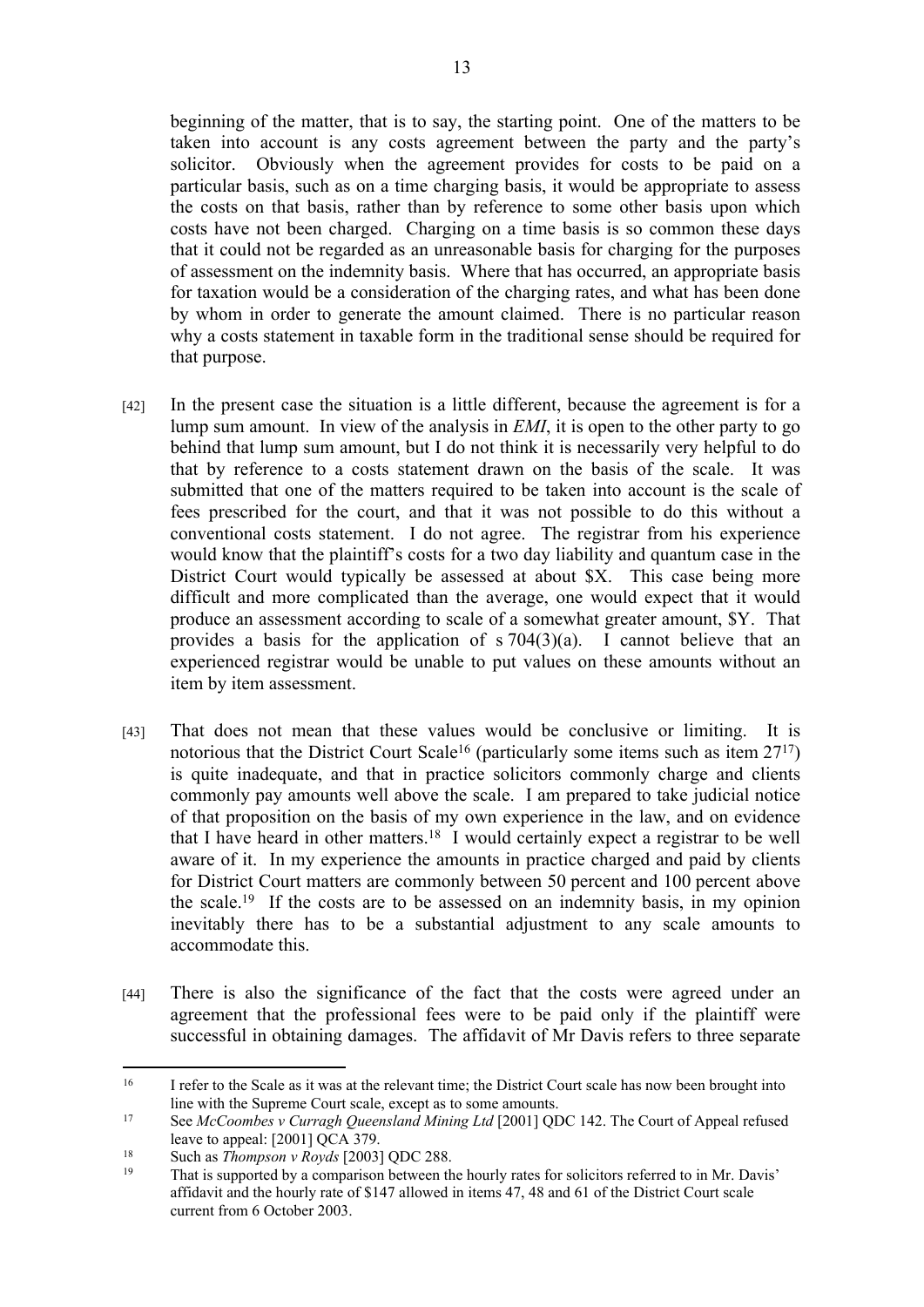bases justifying some "uplift" because of this. There was no discussion in the reasons of the registrar as to whether there ought to be some uplift in relation to speculative matters, and if so on what basis, and no argument on these matters was addressed to me. In those circumstances, I will not express any opinion on the matter, but plainly in the present case, unless the defendant accepts that some uplift along these lines was appropriate, this is something that ought to be addressed by the registrar. But it is not necessary to have a costs statement on the basis of a assessment according to scale in order to do that.

- [45] It is also established, in relation to the assessment of costs on an indemnity basis that it is unnecessary to consider whether the costs agreement complies with the requirements of the *Queensland Law Society* Act 1952.<sup>20</sup> It follows that it is unnecessary for the registrar to consider whether the requirements of that Act were complied with. In addition, in circumstances such as the present where the plaintiff was initially unaware of which of two defendants to sue, and ultimately one of the defendants admitted that it was the appropriate defendant, the costs should include the costs of proceeding against the other defendant, against whom the proceedings were promptly discontinued once that admission was made.<sup>21</sup>
- [46] The plaintiff prepared an affidavit which provided a good deal of detail about various things which were done in the course of the action. Ms Avery has been cross-examined on that affidavit, and that would have given the opportunity to explore questions such as how much time was spent on any matter which the defendant was seeking to dispute as not reasonably undertaken. In addition, any further information required in relation to the work done by the various persons referred to in her second affidavit could have been investigated at that time. As pointed out in *EMI*, in circumstances such as this it is essentially a matter for the party liable on the bill to identify matters said to have been unreasonable, and to raise the issue of the extent to which the amount charged has been influenced by the inclusion of such work. In my opinion, once the correct approach is understood for the assessment of costs on the indemnity basis, the difficulties identified by the registrar go away.
- [47] There is also the consideration that the registrar has the benefit of independent expert evidence that the amount of time devoted to the matter was not unreasonable, and as to the charges ordinarily payable by clients to solicitors for such work. This evidence indicates that, if allowance is made for a reasonable uplift factor because of the speculative nature of the claim, the lump sum was consistent with the sort of charges ordinarily payable by clients to solicitors for such work. That in my view is a matter of some significance when assessing the reasonableness of the amount the plaintiff agreed to pay for this work.
- [48] For an assessment of this nature on the indemnity basis, in my opinion an item by item examination of every piece of work which was done by the solicitors in the course of the conduct of the action is entirely unnecessary. In my opinion there was ample material available before the registrar to enable him to identify any work which it was unreasonable for the defendant to pay for, bearing in mind the

<sup>20</sup> *Parker v Borg* (Rockhampton S22/01, de Jersey CJ, 12.7.02, unreported); *National Australia Bank Ltd v Clanford Pty Ltd* [2002] QSC 361.

<sup>21</sup> *Parker v Borg* (supra).